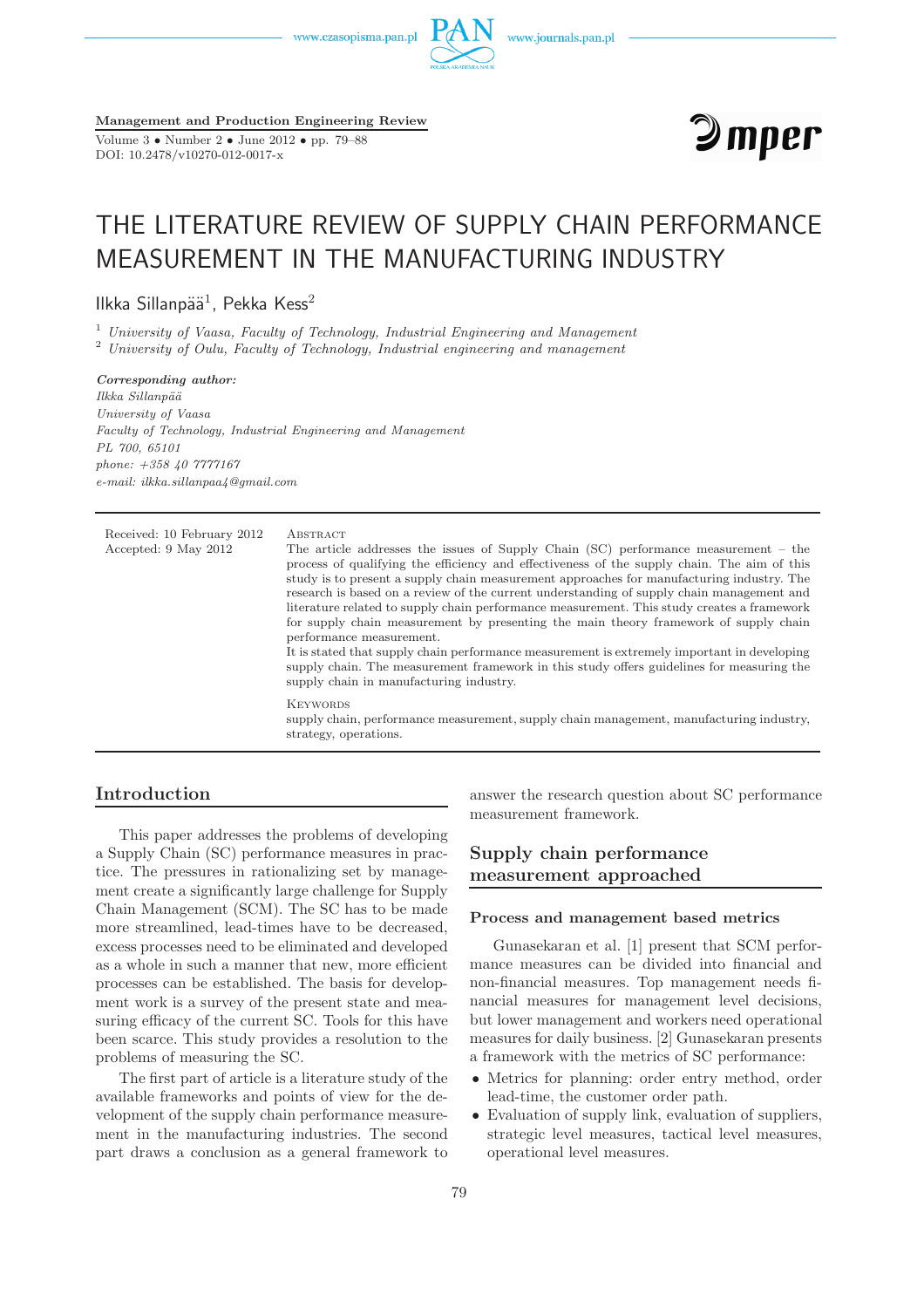

• Measures and metrics at production level: range of product and services, capacity utilization, effectiveness of scheduling techniques.

*Management and Production Engineering Review*

- Evaluation of delivery link, measures for delivery performance evaluation, total distribution cost.
- Measuring customer service and satisfaction: flexibility, customer query time, post transaction measures of customer service
- SC and logistics cost: cost associated with assets and return on investment, information processing cost.

Gunasekaran et al. [1] state that there should be several kinds of measures to be used in performance metrics: balanced approach, strategic, tactical and operational levels and financial as well as nonfinancial measures. SCM could be measured in various management or operation levels. Strategic level measures influence the top management decisions

and also very often reflect the investigation of broad based policies and level of adherence to organisational goals. The tactical level deals with resource allocation and measuring performance against targets to be met in order to achieve results specified at the strategic level. Operation level measurements and metrics require accurate data and decision is made by low level managers. In operational level, metrics are relevant for day to day business and hence the main metrics are time related and non-financial metrics. Non-financial metrics include such as order leadtime and delivery lead-time. Many of these metrics are time-related but also cost-related. These metrics are for top management for making strategic decisions as well as long-term plans and strategies [1, 2].

According to Gunasekaran, SCM performance metrics can be defined as in Table 1 [1, 2].

| SCM performance metrics                                                        |                                                                              |                                                                   |  |
|--------------------------------------------------------------------------------|------------------------------------------------------------------------------|-------------------------------------------------------------------|--|
| Strategic level                                                                | Tactical level                                                               | Operational level                                                 |  |
| Total SC cycle time, non-financial met-<br>rics                                | Accuracy of forecasting techniques, fi-<br>nancial and non-financial metrics | Cost per operation hour, financial<br>metrics                     |  |
| Total cash flow time, financial and non-<br>financial metrics                  | Product development cycle time, non-<br>financial metrics                    | Information carrying cost, financial<br>and non-financial metrics |  |
| Customer query time, financial and<br>non-financial metrics                    | Order entry methods, non-financial<br>metrics                                | Capacity<br>utilisation,<br>non-financial<br>metrics              |  |
| Level of customer perceived value of<br>product, non-financial metrics         | Effectiveness of delivery invoice meth-<br>ods, non-financial metrics        | Total inventory as financial metrics:<br>- Incoming stock level   |  |
| Net profit vs. productivity ratio, finan-<br>cial metrics                      | Purchase order cycle time,<br>non-<br>financial metrics                      | $-$ Work in progress<br>- Scrap level                             |  |
| Rate of return on investment, financial<br>metrics                             | Planned process cycle time, non-<br>financial metrics                        | $-$ Finnish goods in transit                                      |  |
| Range of product and services, non-<br>financial metrics                       | Effectiveness of master production<br>schedule, non-financial metrics        | Supplier rejection rate, financial and<br>non-financial metrics   |  |
| Variations against budget, financial<br>metrics                                | Supplier assistance in solving technical<br>problems, non-financial metrics  | Quality of delivery documentation,<br>non-financial metrics       |  |
| Order lead-time, non-financial metrics                                         | Supplier ability to respond to quality<br>problems, non-financial metrics    | Efficiency of purchase order cycle<br>time, non-financial metrics |  |
| Flexibility of service systems to meet<br>particular customer needs, financial | Supplier cost saving initiatives, finan-<br>cial and non-financial metrics   | Frequency of delivery, non-financial<br>metrics                   |  |
| metrics<br>Buyer-supplier partnership level, fi-                               | Supplier booking in procedures, non-<br>financial metrics                    | Driver reliability for performance,<br>non-financial metrics      |  |
| nancial and non-financial metrics<br>Supplier lead-time against industry       | Delivery reliability, financial and non-<br>financial metrics                | Quality of delivered goods, non-<br>financial metrics             |  |
| norm, non-financial metrics                                                    | Responsiveness to urgent deliveries,                                         |                                                                   |  |
| Level of supplier's defect free deliver-                                       | non-financial metrics                                                        |                                                                   |  |
| ies, non-financial metrics                                                     | Effectiveness of distribution planning<br>schedule, non-financial metrics    |                                                                   |  |
| Delivery lead-time, non-financial met-<br>rics                                 |                                                                              |                                                                   |  |
| Delivery performance, financial and<br>non-financial metrics                   |                                                                              |                                                                   |  |

Table 1 SCM performance metrics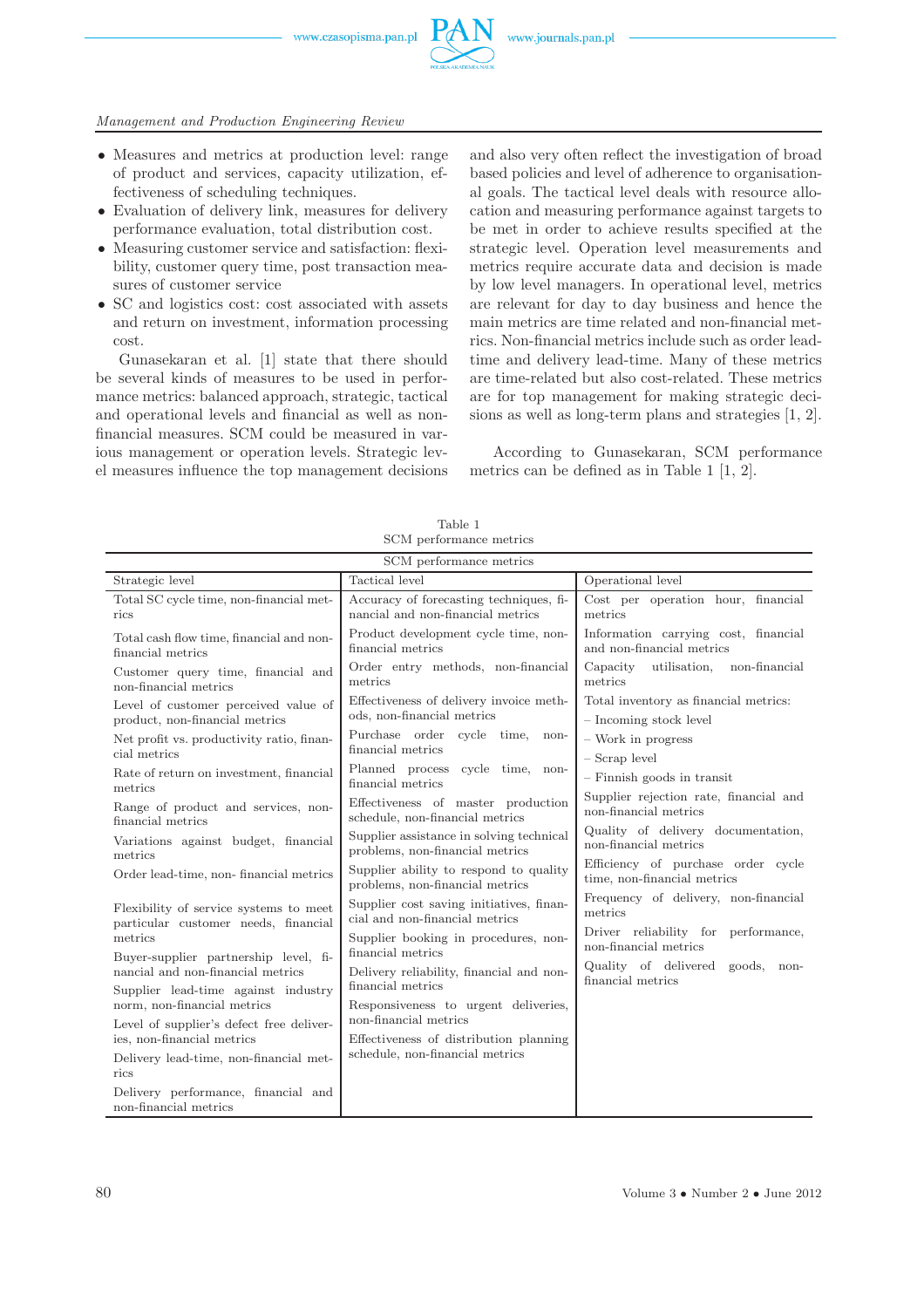

# **Measures for supply chain actions**

Shepherd [3] categorize SC performance measures into five SC processes: plan, source, make, deliver and return or customer satisfaction, whether they measure cost, time, quality, flexibility and innovativeness and whether they are quantitative or qualitative measures. As stated before, the measures can be categorized into business process at strategic, operational and tactical management levels.

The plan category measures are mainly cost and time based measures. Metrics are mainly quantitative measures. Cost-based measures are sales, profit, rate of return on investment, cost of goods sold and value added productivity. Time-based measures are, for example, total SC response time, order lead-time, order fulfillment lead-time, product development cycle time and percentage decrease in time to produce a product. In plan category there are also qualitybased measures such as accuracy of forecasting techniques, fill rate, perceived effectiveness of departmental relations, order flexibility and also some flexibility and innovativeness measures.

The source category consists mainly of qualitybased measures like buyer-supplier partnership level, level of supplier's defect-free deliveries, supplier rejection rate and extent of mutual planning cooperation leading to improved quality. These measures are mainly qualitative ones. There are also some costand time based measures.

The make category presents mainly cost-based measures like total cost of resources, manufacturing cost, inventory investment inventory obsolescence and work in process. In the make category the measures are mainly quantitative. There are also timebased measures like planned process cycle time, manufacturing lead-time, time required to produce a particular item tor set of items and also flexibility measures like production flexibility, capacity flexibility and volume flexibility.

The delivery category approaches are mainly cost-, time- and quality-based measures. These are mainly quantitative measures. Cost-based measures are total logistics cost, distribution cost, delivery costs and transport cost per unit of volume. Time based-delivery measures are, for example, delivery lead-time, average lateness of orders and percent of on-time deliveries.

Quality measures are delivery performance, delivery reliability, quality of delivered goods and flexibility measures are like delivery flexibility and transport flexibility. Return on investment category includes mainly quality measures such as customer satisfaction, level of customer perceived value of product, customer complaints and product quality.

## **Supply chain operations reference model**

The supply chain operations reference (SCOR) model was introduced in 1996 by the Supply-Chain Council, which is a global organization of firms interested in SCM. The SCOR model is a business process reference model and it provides a framework that includes SC business processes, metrics, best practices, and technology features. The SCOR model attempts to integrate the concepts of BPR, benchmarking, process measurement as well as best practice analysis and apply them to SC's. According ..Theeranuphattana [4] the SCOR model offers users the following benefits:

- standard descriptions of management processes that make up the SC,
- a framework of relationships among the standard processes,
- standard metrics to measure process performance,
- management practices that produce best-in-class performance, and
- standard alignment to software features and functionality that enable best practices.

Theeranuphattana [4] present that the SCOR model is based on five core processes: deliver, make, plan, return and source. The SCOR model advocates hundreds of performance metrics used in conjunction with five performance attributes: reliability, responsiveness, flexibility, cost, and asset metrics.

Supply Chain Council presents five attributes of SC performance [4]:

*SC reliability*. The performance of the SC in delivering the correct product to the correct place, at the correct time, in the correct condition and packaging, in the correct quantity, with the correct documentation, to the correct customer.

*SC responsiveness*. The speed at which a SC provides products to the customer.

*SC flexibility*. The agility of a SC in responding to marketplace changes to gain or maintain competitive advantage.

*SC costs*. The costs associated with operating the SC.

*SC asset management*. The effectiveness of an organization in managing assets to support demand satisfaction. This includes the management of the both assets: fixed and working capital.

## **Map model – framework**

Lambert [5] present a "map model" – framework for developing SCM performance metrics. The framework consists of seven steps:

1. Map the SC and identify where the key linkages exist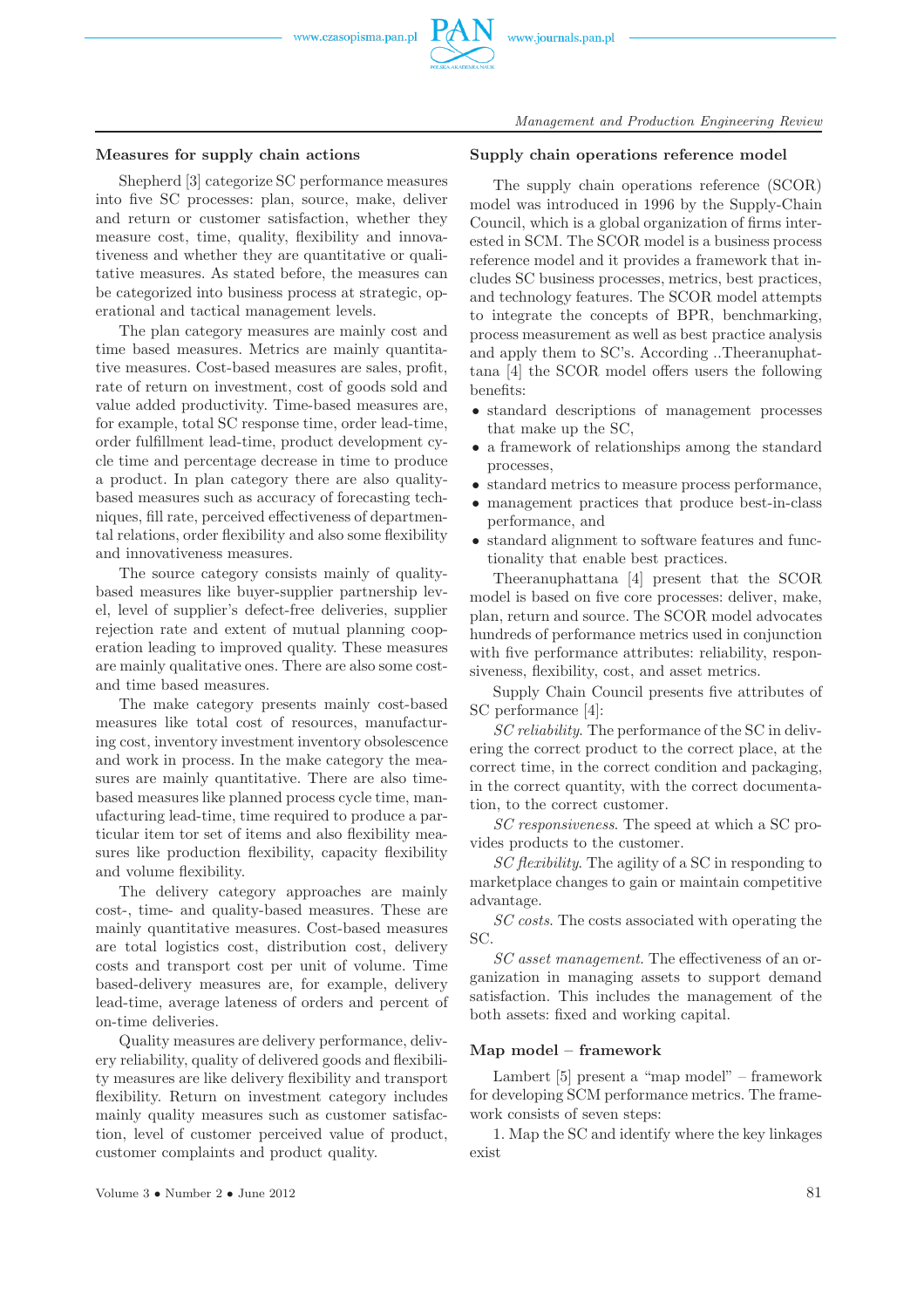www.czasopisma.pan.pl



#### *Management and Production Engineering Review*

2. Use the customer relationship management and supplier relationship management processes to analyze each link and determine where additional value can be created.

3. Develop customer and supplier profit and loss statements to assess the effect of the relationship on profitability and shareholder value of the two firms

4. Realign SC processes and activities to achieve performance objectives

5. Establish non-financial performance measures that align individual behavior with SC process objectives and financial goals

6. Compare shareholder value and market capitalization across firms with SC objectives and revise process and performance measures as necessary

7. Replicate steps at each link in the SC

## **Inventory, time, order fulfilment, quality, customer focus and customer satisfaction**

Ramdas [6] present six approaches to measuring SC performance: inventory, time, order fulfilment, quality, customer focus and customer satisfaction. These approaches are defined as follows: inventory means inventory levels, inventory turns and inventory costs. Time is defined as product-development time, time to market and time to break even. Order fulfilment captures the extent to which a SC partner affects order-processing time and shipment accuracy. Quality is seen as continuous improvement made by SC partners. Customer focus captures the extent to which a SC partner influences contribution margin, value added and customer value. Customer satisfaction means that a SC partner influences end customer satisfaction and account penetration.

#### **Six constructs approach**

Li [7] identify six constructs of SCM practices: strategic supplier partnership, customer relationship, information sharing, information quality, internal lean practices and postponement. Strategic supplier partnership is a long-term relationship between an organization and its suppliers. It is designed to leverage the strategic and operational capabilities of individual participating organization to help it achieve significant ongoing benefits. Customer relationship includes managing customer complaints, building long-term relationships with customers and improving customer satisfaction. Close customer relationship is one device to differentiate from competitors and bring value to customers. Information sharing refers to the extent to which critical and proprietary information is communicated to one's SC partner. Information sharing is seen to be quite an important point in SCM research. Information quality refers to accuracy, timeliness, adequacy and credibility of information exchanged. This approach is connected very closely to information sharing. Sharing qualified information can lead to flexibility. Internal lean practices are the practices of eliminating waste in a manufacturing system. Waste is cost, tie, set-up times, small lot sizes and pull-production. LT and lean practices have become extremely important for effective SCM. Postponement means practice of moving forward one or more operations or activities to a much later point in the SC. In this context SCM activities include making, sourcing, delivering, time and postponement.

Li [7] identify performance outcomes as delivery dependability and time to market. Delivery reliability means capability of providing products to customer. Time to market means the time to introduce new products to market more quickly than competitors are able to do.

#### **Internal and external time performance**

According to Ghalayini [8], the time performance measurement approach is a new strategic performance measure that should be used to promote improvement. Time-based performance measurement has the limitation of over-emphasizing the role of time and not considering the impact of other operational performance measures with respect to time. In order to improve time performance, all operational performance measures should be measured, controlled and improved. They present the main time-based metrics that companies could use in different areas:

1. New product development includes time from idea to market; rate of new-product introduction.

2. Decision making includes: decision cycle time as well as the time lost when waiting for decisions to be made.

3. Processing and production includes: value added as percentage of total elapsed time; uptime yield; inventory turnover and cycle time.

4. Customer service includes: response time; quoted lead-time; percentage deliveries of time; and time from customer's recognition of need to delivery.

Toni [9] present several indicators of internal and external time performance. According to their research, time performance indicators in order of superiority are the following: time-to-market, distribution lead-times, delivery reliability, supplying lead-times, supplier delivery reliability, manufacturing lead-times, standard run times, actual run times, wait times, set-up times, move times, inventory turnover, order carrying-out times and flexibility. Time performances are divided into external and in-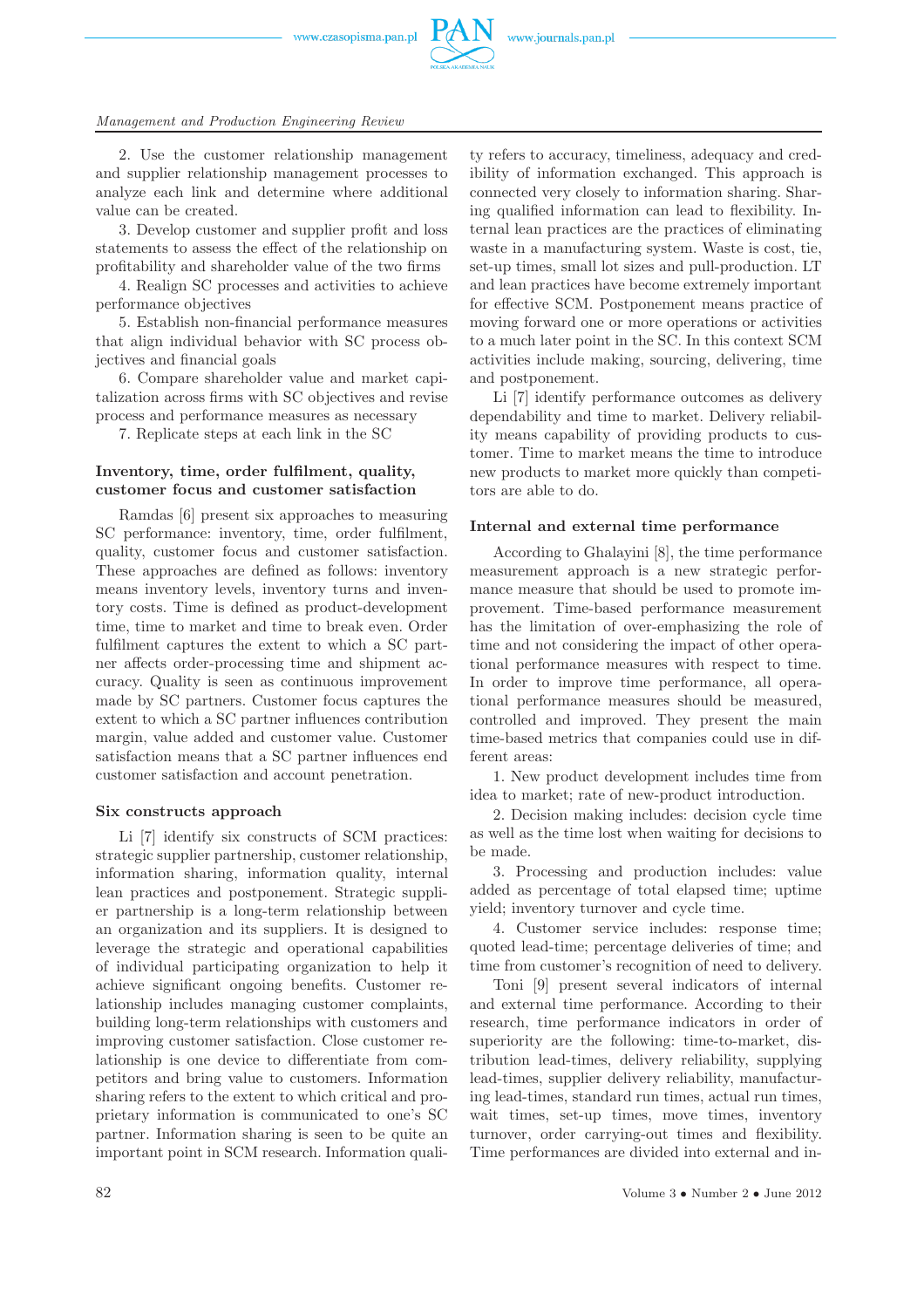

ternal times. Internal times can be split into run and set-up times on one hand and wait and move times on the other. Externally-perceived time performances can be divided in three parts: system times (including supplying, manufacturing and distribution leas times), delivery speed and delivery reliability (both from suppliers and to customers) and time-to-market (or time required to develop a new product). These time measures presented are called time performance [9].

Furthermore, [9] state that performance can be present in four indicators: 1. cost/productivity, 2. time, 3. flexibility, 4. quality. First measure is costbased and other three are non-cost performance measures. Cost-based performance include the following measures: affordability of the production cost, the productivity and the control of the working capital. Time is a performance measure which covers internal times and external times. Internal time stands for the time controlled by a firm but that is not perceived by a customer. External time is understood as the time that the customer perceives, such as delivery time and frequency of introducing new products. Performance measures in the quality approach are produced quality, perceived quality (customer satisfaction), in-bound quality (supplier's quality) and quality in terms of costs (cost of maintaining a high standard of quality). The most measured performance metrics are direct costs, labour productivity, the inventory and the net process times. Time-tomarket, non-value-added times, delivery, quality produced and customer satisfaction are not measured as often [9].

# **System dynamics, operational research, logistics, marketing, organization and strategy**

Otto [10] present six ways of measuring SCM capability. Main groups are system dynamics, operational research, logistics, marketing, organization and strategy. The idea of system dynamics is to manage trade-offs along the complete SC. Performance metrics are capacity utilization, cumulative inventory level, stock-outs, time lags, time to adapt and phantom ordering. The aim of operational research and information technology is to calculate optimal solutions within given degrees of freedom. Metrics are logistics costs per unit, service level and time to deliver. Logistic perspective target is to integrate generic processes sequentially, vertically and horizontally. In this category capability is measured by integration, lead-times, order cycle time, inventory level and flexibility. Marketing approach is to segment customers and connect them with the right chan-

nel. Measures are customer satisfaction, distribution cost per unit and market share/channel costs. Organization approach is to manage SC relations with measures of transaction costs, time to network, flexibility and density of relationships. The aim of the strategy perspective is to connect competencies and the ability to make profit. Performance metrics are time to network, time to market and ROI of focal organization.

#### **Quantitative and qualitative measures**

Chan [11] presents SCM performance measurement approach which consists of qualitative and quantitative measures. Quantitative measures are cost and resource utilization and qualitative measures are quality, flexibility, visibility, trust and innovativeness. Cost is one of the quantitative measures and it can be measured by distribution cost, manufacturing cost, inventory cost, warehouse cost, incentive cost and subsidy, intangible cost, overhead cost and sensitivity to long-term cost. Resource utilization means labor, machine, capacity, energy resource utilization and performance measurement investigates the percentage of excess or lack of that particular resource within a period. Optimization can save both time and money and it can minimize the size of the company as well as improve its performance.

Qualitative measures are quality, flexibility, visibility, trust and innovativeness. Time-based qualitative measures are the following: customer responses time, lead-time, on-time delivery, fill rate, stock out probability and accuracy. An especially important measure is lead-time which stands for the time required once the product began its manufacture until the time it is completely processed. Flexibility measurement metrics are divided into input, process, output and improvement categories. Input category is measured by labor and machine flexibility. Process flexibility is presented as material handling flexibility, routeing flexibility and operation flexibility. Output flexibility is presented as volume flexibility and mix flexibility. Delivery flexibility and improvement are divided into modification flexibility, new product flexibility and expansion flexibility. Visibility is measured by time and accuracy. Trust is measured by consistency, which means the percentage of late or wrong delivery to the next tier which leads to an inconsistent supply. Innovativeness is presented as a new launch of product and new use of technology [11].

Beamon [12] presents SCM performance measures in two groups: qualitative and quantitative, where customer satisfaction and responsiveness, flex-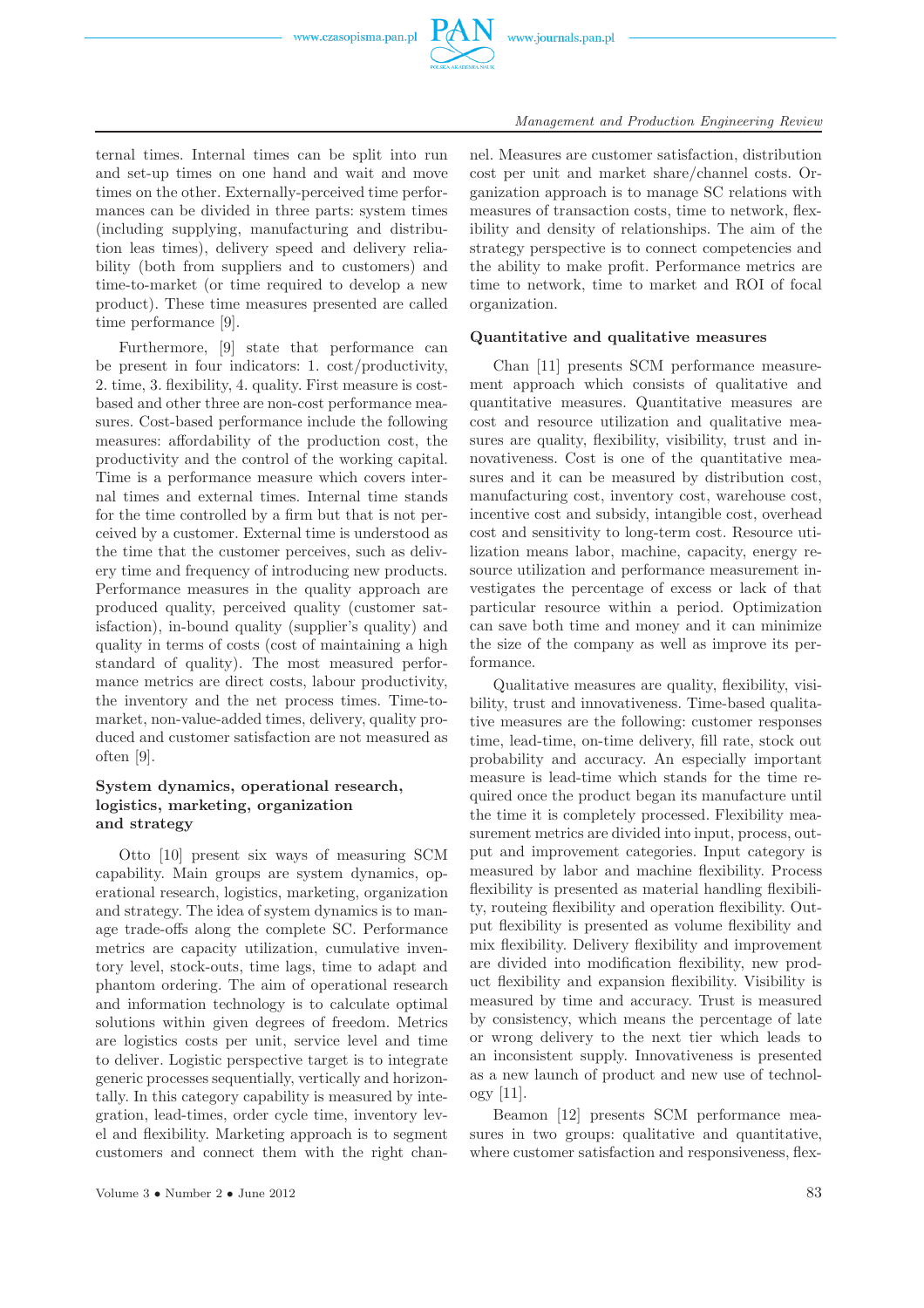

ibility, supplier performance, and cost are presented. He identifies three types of measures: resources, output and flexibility. Beamon [13] also identifies two performance measures: cost and combination of cost and customer responsiveness. Cost consists of inventory costs and operating costs. Customer responsiveness measures include lead-time, stock out probability and fill rate.

Beamon [13] identifies new SCM performance framework, in which there are three separate types of performance measures: resource measures, output measures and flexibility measures. The goal of the resource measures is a high level of efficiency and the purpose of the resource measures is efficient resource management that is critical to profitability. The general goal of the resources is resource minimization. Resource performance measures include total cost of resources used, total distribution cost, total cost of manufacturing, costs associated with held inventory and return on investment (ROI). The goal of output measure type is a high level of customer service and the purpose of output measurement is that without acceptable output, customers will turn to other SCs, without acceptable output. Output measures include customer responsiveness, quality and quantity of final product produced such as number of items produced, time required to produce a particular item or set of items, number of on-time deliveries, proportion of orders filled immediately, profit, sales, backorder/stock out, customer response time, manufacturing lead-time, shipping errors and customer complaints. Flexibility goal is the ability to respond to a changing environment and purpose is that in an uncertain environment, supply chains must be able to respond to challenges that emerge due to changes. Flexibility is presented in four categories: volume flexibility, delivery flexibility, mix flexibility and new product flexibility. A measure that is chosen in the performance measure type categories must coincide with the organization's strategic goals.

# **Innovative performance measurement method**

Chan [14, 15] present an innovative performance measurement method. The aim of the method is to build up a measurement team and members should be from different organizations. SCM should be measured beyond the organizational boundaries rather than focusing locally. SCM can be categorized into six general processes which are linked together: supplier, inbound logistics, manufacturing, outbound logistics, marketing and sales and end customers.

Chan [14, 15] present input measures, output measures and composite measures. Input measures

are time and cost. Time is a measurement for management performance and it is important for both internal and external customers. One important measure is operation time, which is closely related to customer satisfaction. Cost dimension is a measure for example labours capital, knowledge, facility and cost of scrap. Output measures include semi-finished products and finished products. Popular output measures are delivery reliability, and error-free and flexible production and new product introduction. Productivity, efficiency and utilization are performance measures. These measures are mainly operational performance measures which provide information regarding effectiveness of the management. The performance measurement team is composed of the representatives from various management areas of supply chain members. Members can be from shop floor, supervisors, manager and similar areas. The advantage of the members being from various management areas is that they have extensive skills to analyze performance in SCM [14–16].

#### **Process based approach**

With timely information, process-based measurement provides a great deal of support in enhancing integration and improvement of the crossorganizational processes. According to [11, 14], the main advantages of adopting process-based performance measurement in SCM are:

- Providing the opportunity of recognizing the problems in operations and taking a corrective action before these problems escalate.
- Facilitating linking with the operational strategies, identifying success, and testing the effect of strategies.
- Support in monitoring the progress.
- Assisting in directing attention of the management attention and resources allocation.
- Enhancing communication of process objectives involved in the supply chain, thus increasing trust and common understanding.

According to Chan, the steps and processes of analyzing and decomposing the process to be measured are the following [14]:

- Identifying and linking all the involved processes of internal- and intra-organization.
- Defining and confining the core processes.
- Deriving the missions, responsibilities and functions of the core processes.
- Decomposing and identifying the sub-processes.
- Deriving the responsibilities and functions of subprocesses.
- Decomposing and identifying the elementary activities of sub-processes.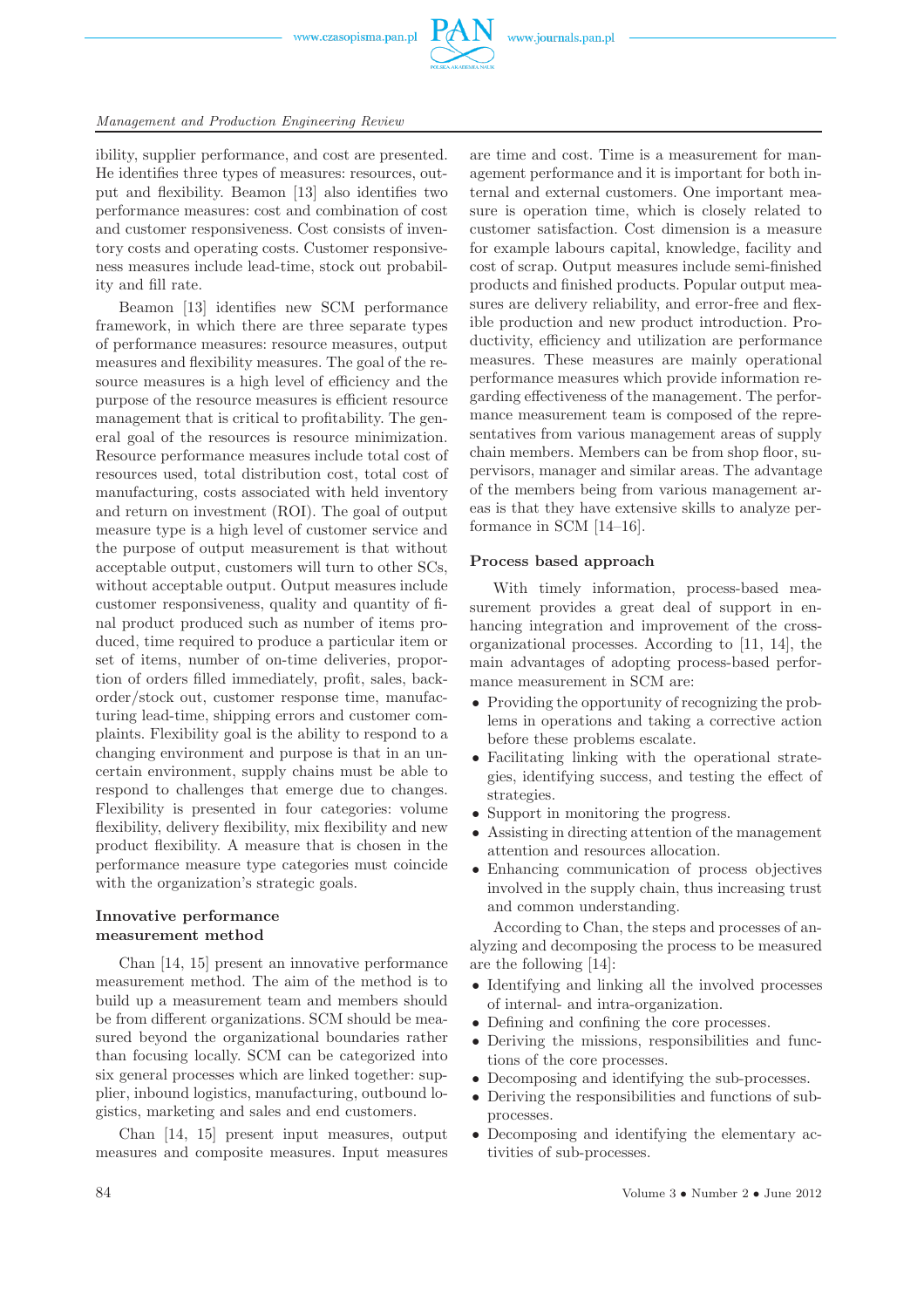• Linking goals to each hierarchy from processes to elementary activity.

Process-based approaches are cost, time, capacity, capability, productivity, utilization, and outcome. Cost is the financial expense for carrying out one event or activity. It is always one of the indispensable aspects in assessing the performance of the business activities and processes. Time is an important resource in modern business environments. Capacity is the ability of one specific activity to complete a task or perform a required function.. Capability measures include effectiveness, reliability, availability and flexibility measures. Utilization means the utilizing rate of the resources to carry out one specific activity. Outcome is the results or value added of one specific activity or event [14].

#### **Balanced scorecard approach**

Several researchers have proposed using Balanced ScoreCard (BSC) to measure SCM capability [1, 17–23].

Kaplan [24] presented BSC model to evaluate corporate performance in four types of approaches: the financial, the internal business process, the customer as well as learning and growth. The name of this concept comes from of a set of items that maintain a balance between short term and long term objectives, between financial and non-financial measures, between lagging and leading indicators and between internal and external performance perspectives. BSCs have two main approaches: customer perspective and financial perspective. Customer perspective, which is a value-adding view and financial perspective, is the shareholders' view. The approach mission of customer perspectives is to achieve vision by delivering value to customers. It is also an internal perspective (process-based view) and its aim is to promote efficiency and effectiveness in the business processes. Mission of financial perspective is to succeed financially, by delivering value to the shareholders and to achieve the vision, by sustaining innovation and change capabilities, through continuous improvement and preparation for future challenges. This approach has also learning and growth perspective in future view [24–26].Bhagwat and Sharma introduce BSC approach: financial metrics, customer perspective, internal business perspective as well as innovation and learning perspective. Financial performance measures the company's financial result. Profitability, growth in sales turnover and maximizing wealth of shareholders are also the metrics of BSC financial metrics. Evaluating customer perspective approach is to find out how customers see the business. Measures also include lead-time,

quality of products and services, company's performance service and cost effectiveness. Internal business perspective measures business processes that have the greatest impact on customer's satisfaction factors. Innovation and learning perspectives can win efficiency to firm's operative business in the future [24–26].

According to Thakkar [27], SCOR and BSC are to ensure the greater effectiveness of PMS system on the following grounds:

- BSC does not provide a mechanism for maintaining the relevance of defined measures. SCOR adopts a building block approach and offers complete traceability.
- BSC fails to integrate top level, strategic scorecard, and operational level measures potentially making execution of strategy problematic. SCOR clearly defines the type of process (planning, execution and enabling) and configures them to suit the SC requirements.
- BSC fails to specify a user-centred development process. A detailed exercise on SCOR generates sufficient information to even develop tailor-made soft-ware system.

Thakkar present the SCOR-BSC framework that is related to various decision areas of SCOR model in Level 1. For each SCOR decision area various SC planning processes are considered. Level 2 SCOR category and an appropriate plan-source-make-deliver configuration are chosen by an individual organization. The processes determined at Level 2 are now decomposed to sub-processes at Level 3 and process element definition, inputs-outputs, process, and performance metrics are summarized. Analysis is carried out to gain understanding regarding the difference between the present scope of performance measurement and proposed scope of SCOR-BSC framework to derive a suitable implementation plan (at Level 4) [27].

# **Challenges for supply chain performance measurement**

One of the main challenges in SCM performance measurement is that measures are mainly internal logistics performance measures and do not capture the way the SC has performed as a whole. Internal logistics measures such as fill rate, lead-time, ontime performance, damage and responsiveness do not measure the whole SCM performance [5].

There are some in-depth problems of PMSs in the SC context [1, 14]:

1. The lack of a balanced approach in integrating financial and non-financial measures.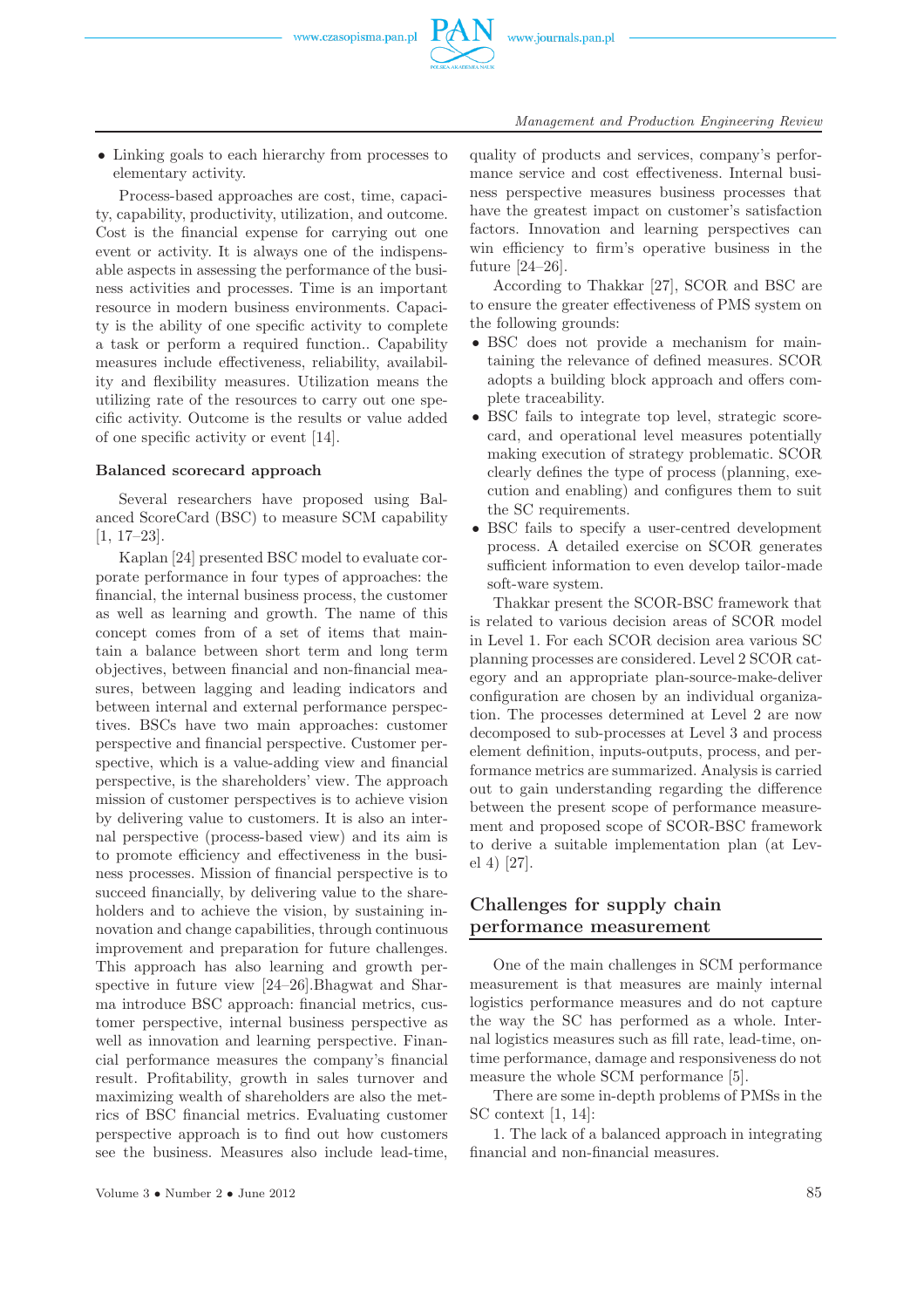www.czasopisma.pan.pl



2. The lack of system thinking, in which a SC must be viewed as a whole entity and the measurement system should span the entire SC.

3. The loss of the SC context.

According to Lin [28], there are four challenges in SC performance measurement. First, the majority of articles are focused on the study of intraorganizational performance – measures that do not measure SC performance as a whole. Secondly, the previous research did not consider the variation of measured values. The decision makers found it difficult to find real performance values, identify weak areas, take corrective actions, and make continual improvements. Thirdly, no common metrics existed for evaluating different processes on the same scale. Different characteristics of associated processes cannot be compared without using the correct metrics. Fourthly, the process teams should have motivation, capacity, and authority to improve processes and their results. Human attributes such as cooperation, skill, communication, etc. should have been considered as important dimensions of SC performance, but previous researches did not integrate these human attributes into the SC performance measurement model [28].

Almost every researcher states in their articles that SCM performance measurement is not studied enough. Furthermore, almost every researcher identifies that more research regarding SCM performance or capability measurement should be carried out. Research-related issues are the factors influencing the successful implementation of performance measurement systems [29, 30] the forces which shape the evolution of performance measurement systems [31, 32] and the way performance measurement systems are maintained over time so they remain aligned with dynamic environments and changing strategies [29, 31].

[2,34] state that problems in performance measurement frame of references include:

- Incompleteness and inconsistencies in performance measurement and metrics.
- Inability to represent a set of financial and nonfinancial measures in a balanced framework, some measures concentrating on financials, others concentrating on operational measures.
- Large number of metrics, makes it difficult to identify the critical few among trivial many.
- Inability to connect the strategy and the measurement.
- Biased focus on financial metrics.
- Too much inward looking.

# **Conclusion of supply chain performance measurement**

According to the literature research, Supply Chain capability can be measured by using different kind of approaches. Chan [14] proposed a processbased PMS for mapping and analyzing complex SC networks; van Hoek [19] emphasizes the importance of performance measurement from the point of view of the third-party logistics alliances in SC; Gunasekaran [1] develop performance measures and metrics in a SC environment from a managerial point of view. Morgan (2004) offers nine preconditions necessary for effective and dynamic performance measurement within SC's. These preconditions include cheap and reliable identification of units in transition, standard protocols, communication systems that are capable of handling the volume of data, hardware and software, multi-layered control systems, system handshake protocols, routing and rerouting protocols that allow SC cost control, speed and flexibility of delivery response, high velocity electronic cash transfers instigated automatically; and robust systems with inbuilt automatic recovery abilities [35]. Thakkar [27] proposed a balanced scorecard (BSC) framework for a case organization using an integrated approach of interpretive structural modelling and analytic network process.

According to the literature review it is possible to nominate the following principal approaches for SC performance measurement:

- Management approach
- Time based approaches
- Quantitative and qualitative measures

## **Managerial approach**

Gunasekaran [2] divide performance categories in SC activity/processes (plan, source, make/assemble, and deliver) and management approach to strategic, tactical and operational management perspectives. As stated before, measurement metrics were chosen based on a research in which companies were asked which of the metrics is the most important for their business. They further present that SCM performance can be measured in three different management levels. The levels are strategic, tactical and operational level. Strategic level measures performance for needs of top management. These measures are usually corporate level performance measures. The tactical levels measure performance against targets and also collect feedback from mid-management level. Operational level metrics require data that is relevant to low level management.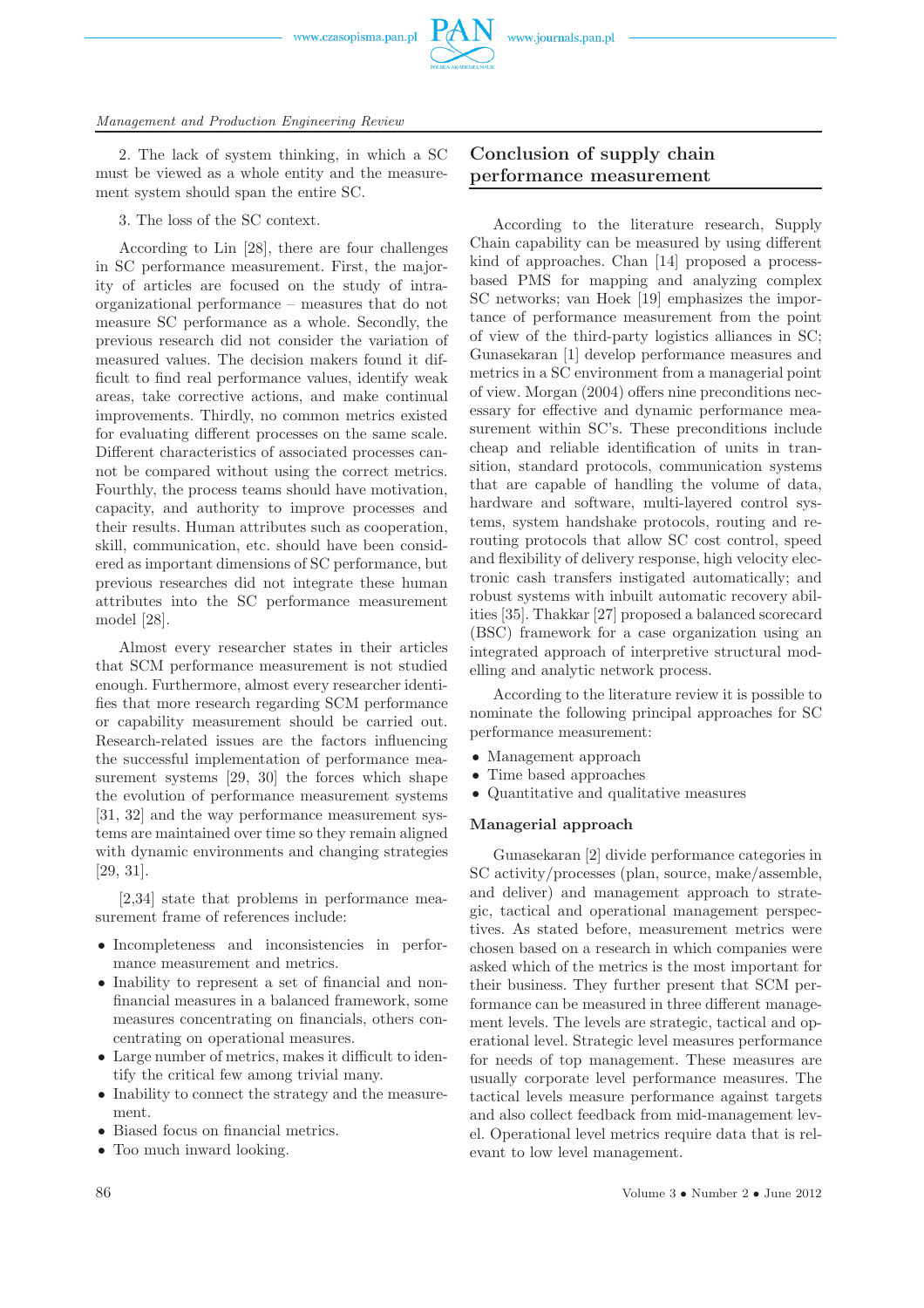#### **Time based approach**

The time-based measuring approach seems to be one of the most wide-known SCM capability measures among researchers. Time is also identified as the important source of competitive advantage. Therefore it seems that even though time has been quite a common measure in SC performance it is still an accurate and useful measure. Lead-time, order cycle time, time-to-market and other time measures are actually relevant for every management level. Operational, tactical and strategic management are of interest for time measurement of SC performance. Time is the same for everyone and every company, every production line and all people and therefore it is easy to measure. When comparing cost or financial metrics and time, it is clear that time is a more stable measure than other financial metrics and cost. It is not possible to change the time currency like money.

## **Quantitative and qualitative measures**

Chan [14, 15] presented SCM performance measurement approach which consists of qualitative and quantitative measures. Quantitative measures are cost and resource utilization, and qualitative measures are quality, flexibility, visibility, trust and innovativeness. Beamon [12] presents SCM performance measures in two groups – qualitative and quantitative – where customer satisfaction and responsiveness, flexibility, supplier performance, costs and other measurements for SC modelling are presented. As stated before, Beamon [13] identifies two performance measures: cost and combination of cost and customer responsiveness. Cost consists of inventory cost and operating costs. Customer responsiveness measures include lead-time, stock out probability and fill rate.

# **Conclusion**

It is very clear that SC performance should be measured using various types of approaches. In measuring SC performance it seems to be relevant to use the following Supply Chain operations: plan, source, make, deliver and return. Furthermore, there should be financial and non-financial metrics as well as quantitative and qualitative measures. SCM should be measured at multiple levels [3]. It is important to develop more non-financial metrics due to the fact that these metrics can present more information than the basic financial metrics. The total SC performance measurement is challenging. However, even if it is challenging it is possible.

#### **Further studies**

After setting up the framework of Supply Chain performance measurement the framework should tested in scientific terms in real case situations. This would either a) approve the operationalization capabilities of the framework or b) give feedback for further studies and improvements in the framework.

# **References**

- [1] Gunasekaran A., Patel C., Tirtiroglu E., *Performance measures and metrics in a supply chain environment*, International Journal of Operations & Production Management, 21, 1/2, 71–87, 2001.
- [2] Gunasekaran A., Patel C., McGaughey R.E., *A framework for supply chain performance measurement*, International Journal of Production Economics, 87, 3, 333–347, 2004.
- [3] Shepherd C., Gunter H., Measuring supply chain performance: current research and future directions. International Journal of Productivity and Performance Management, 55, 3/4, 242–258, 2006.
- [4] Theeranuphattana A., Tang J.C.S., *A conceptual model of performance measurement for supply chains: Alternate considerations*, Journal of Manufacturing Technology Management, 19, 1, 125–148, 2008.
- [5] Lambert D.M., Pohlen T.L., *Supply chain metrics*, The International Journal of Logistics Management, 12, 1, 1–19, 2001.
- [6] Ramdas K., Spekman R.E., *Chain or shackles: Understanding what drives supply-chain performance*, Interfaces, 30, 4, 3, 2000.
- [7] Li S., Rao S.S., Ragu-Nathan T.S., Ragu-Nathan B., *Development and validation of a measurement instrument for studying supply chain management practices*, Journal of Operations Management, 23, 6, 618–641, 2005.
- [8] Gunasekaran A., Kobu B., *Performance measures and metrics in logistics and supply chain management: A review of recent literature (1995–2004) for research and applications*, International Journal of Production Research, 45, 12, 2819–2840, 2007.
- [9] Toni A. De, Tonchia S., *Performance measurement systems – Models, characteristics and measures*, International Journal of Operations & Production Management, 21, 1/2, 46–71, 2001.
- [10] Otto A., Kotzab H., *Does supply chain management really pay? Six perspectives to measure the performance of managing a supply chain*, European Journal of Operational Research, 144, 2, 306–320, 2003.